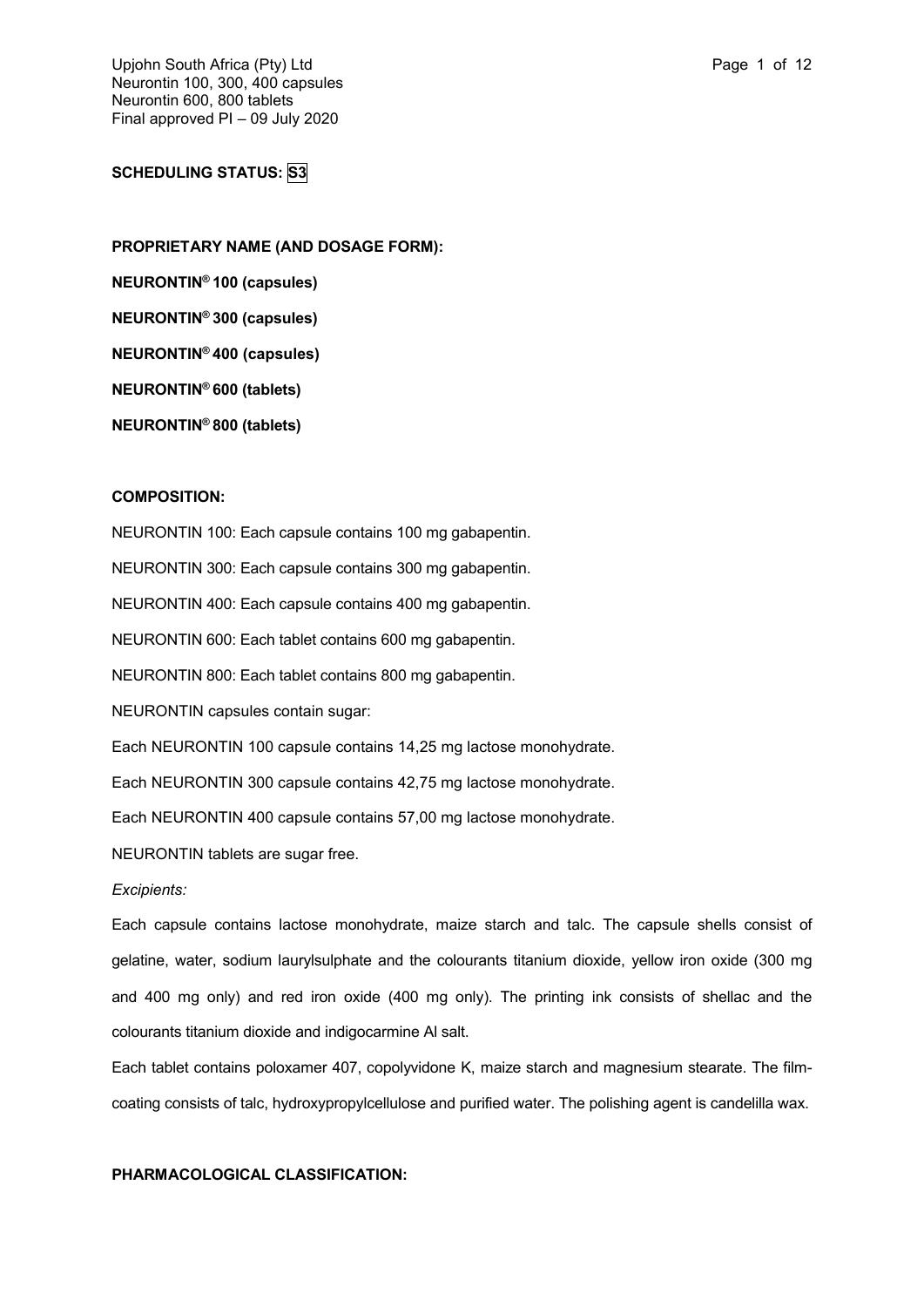A 2.5 Anticonvulsants, including anti-epileptics.

#### **PHARMACOLOGICAL ACTION:**

#### **Pharmacodynamic properties:**

Gabapentin is structurally related to the neurotransmitter GABA (gamma-aminobutyric acid). *In vitro* animal studies with radiolabelled gabapentin have characterized a peptide binding site in brain tissues including neocortex and hippocampus that may relate to anticonvulsant activity of gabapentin and its structural derivatives. However, the mechanism of action remains unclear.

Gabapentin at relevant clinical concentrations does not bind to other common medicines or neurotransmitter receptors of the brain including GABA<sub>A</sub>, GABA<sub>B</sub>, benzodiazepine, glutamate, glycine or N-methyl-d-aspartate receptors.

Gabapentin does not interact with sodium channels *in vitro.* Gabapentin slightly reduces the release of monoamine neurotransmitters *in vitro.* Gabapentin administration to rats increases GABA turnover in several brain regions. The relevance of these various actions of gabapentin to the anticonvulsant effects remains to be established. In animals, gabapentin readily enters the brain and prevents seizures from maximal electroshock, from chemical convulsants including inhibitors of GABA synthesis, and in genetic models of seizures.

#### **Pharmacokinetic properties:**

Following oral administration, peak plasma gabapentin concentrations are observed within 2 to 3 hours. Absolute bioavailability of 300 mg and 400 mg gabapentin capsules is approximately 55 %. Food has no effect on gabapentin pharmacokinetics. Gabapentin elimination parameters are independent of dose. However, the extent of gabapentin absorption decreases with increasing dose. Following doses of 300 and 600 mg gabapentin, absolute bioavailability is 57 % and 42 %, respectively. In normal volunteers the elimination half-life of gabapentin is independent of dose and averages 5 to 7 hours. Although plasma gabapentin concentrations were generally between 2  $\mu q/ml$  and 20  $\mu q/ml$  in clinical studies, such concentrations were not predictive of safety or efficacy.

Gabapentin is not bound to plasma proteins and has an apparent volume of distribution of 57,7 litres. In patients with epilepsy, gabapentin concentrations in CSF ranged from 7 – 35 % of corresponding steady-state trough plasma concentrations. Gabapentin is eliminated solely by renal excretion.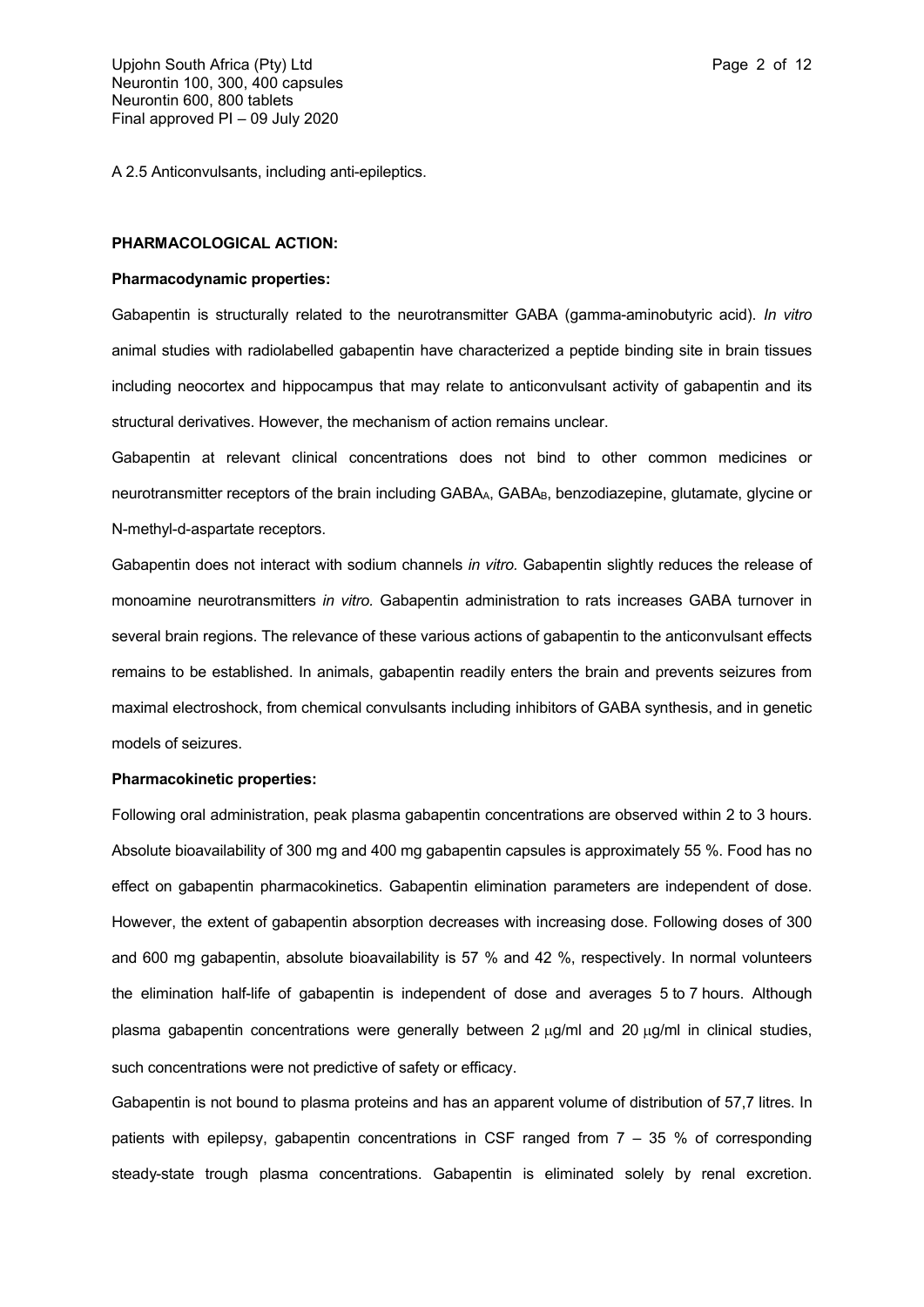Gabapentin does not induce hepatic mixed-function oxidase enzymes responsible for drug metabolism. In elderly patients, age-related alterations in renal function decrease gabapentin plasma clearance and increase gabapentin elimination half-life. Gabapentin elimination-rate constant, plasma clearance, and renal clearance are directly proportional to creatinine clearance. Gabapentin is removed from plasma by haemodialysis.

Dosage adjustment in patients with compromised renal function or undergoing haemodialysis is recommended (see DOSAGE AND DIRECTIONS FOR USE).

#### **INDICATIONS:**

NEURONTIN is indicated in controlling both simple and complex partial seizures with or without secondary generalized tonic clonic seizures in adults and children over 12 years of age.

NEURONTIN is indicated as adjunctive therapy with standard anti-epileptic drugs in patients who have not achieved adequate seizure control with these agents used alone or in combination.

#### **CONTRAINDICATIONS:**

NEURONTIN is contraindicated in patients who are hypersensitive to gabapentin or the product's excipients.

Safety and efficacy have not been established in children 12 years or less, and during pregnancy and lactation (see PREGNANCY AND LACTATION).

Severe impaired renal function.

### **WARNINGS:**

#### **General:**

Although there is no convincing evidence of rebound seizures with NEURONTIN, abrupt withdrawal of NEURONTIN in epileptic patients may precipitate *status epilepticus*.

NEURONTIN is not generally considered effective in the treatment of absence seizures.

Do not allow more than 12 hours between NEURONTIN doses to prevent breakthrough convulsions.

Patients who require concomitant treatment with morphine may experience increases in NEURONTIN concentrations. Patients should be carefully observed for signs of CNS depression, such as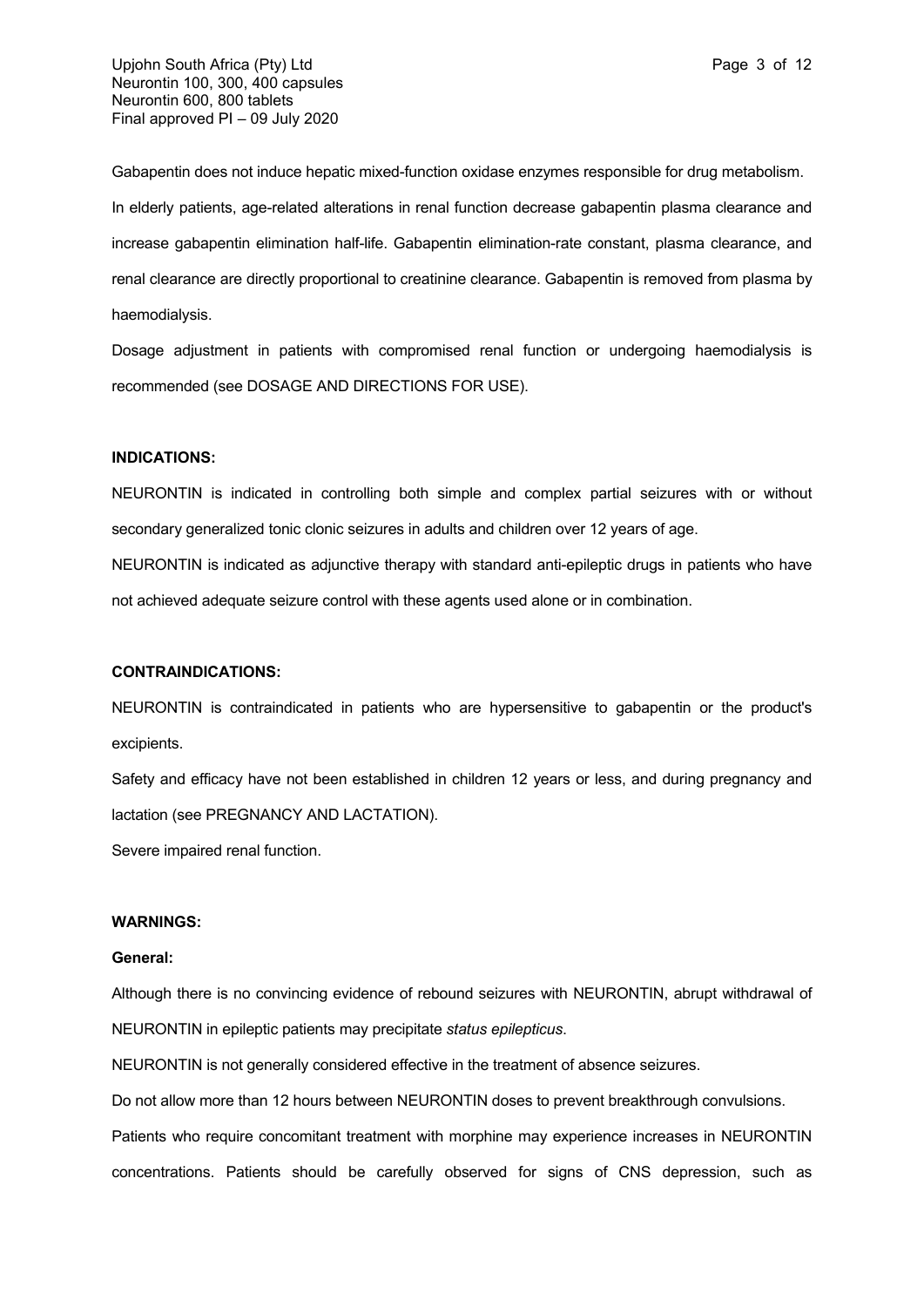somnolence, and the dose of NEURONTIN should be reduced appropriately (see INTERACTIONS).

#### **Drug Rash with Eosinophilia and Systemic Symptoms (DRESS):**

Severe, life-threatening, systemic hypersensitivity reactions such as drug rash with eosinophilia and systemic symptoms (DRESS) have been reported in patients taking anti-epileptic drugs including NEURONTIN.

It is important to note that early manifestations of hypersensitivity, such as fever or lymphadenopathy, may be present even though rash is not evident. If such signs or symptoms are present, the patient should be evaluated immediately. NEURONTIN should be discontinued if an alternative etiology for the signs or symptoms cannot be established.

#### **INTERACTIONS:**

There is no interaction between NEURONTIN, phenobarbital, phenytoin, valproic acid, carbamazepine. NEURONTIN steady-state pharmacokinetics are similar for healthy subjects and patients with epilepsy receiving anti-epileptic agents.

Co-administration of NEURONTIN with oral contraceptives containing norethindrone and/or ethinyl estradiol does not influence the steady-state pharmacokinetics of either component.

Co-administration of NEURONTIN with a magnesium- and aluminium-containing antacid reduces NEURONTIN bioavailability by approximately 20 %. It is recommended that NEURONTIN be taken about two hours before or after antacid administration.

Renal excretion of NEURONTIN is unaltered by probenecid.

A slight decrease in renal excretion of NEURONTIN observed when it is co-administered with cimetidine is not expected to be of clinical importance.

#### **Morphine:**

In a study involving healthy volunteers  $(N = 12)$ , when a 60 mg controlled-release morphine capsule was administered 2 hours prior to a 600 mg NEURONTIN capsule, the mean NEURONTIN AUC increased by 44 % compared to NEURONTIN administered without morphine. The clinical significance of such changes has not been defined. Morphine pharmacokinetic parameter values were not affected by administration of NEURONTIN 2 hours after morphine. The observed opioid-mediated side effects associated with morphine plus NEURONTIN in the volunteers did not differ significantly from morphine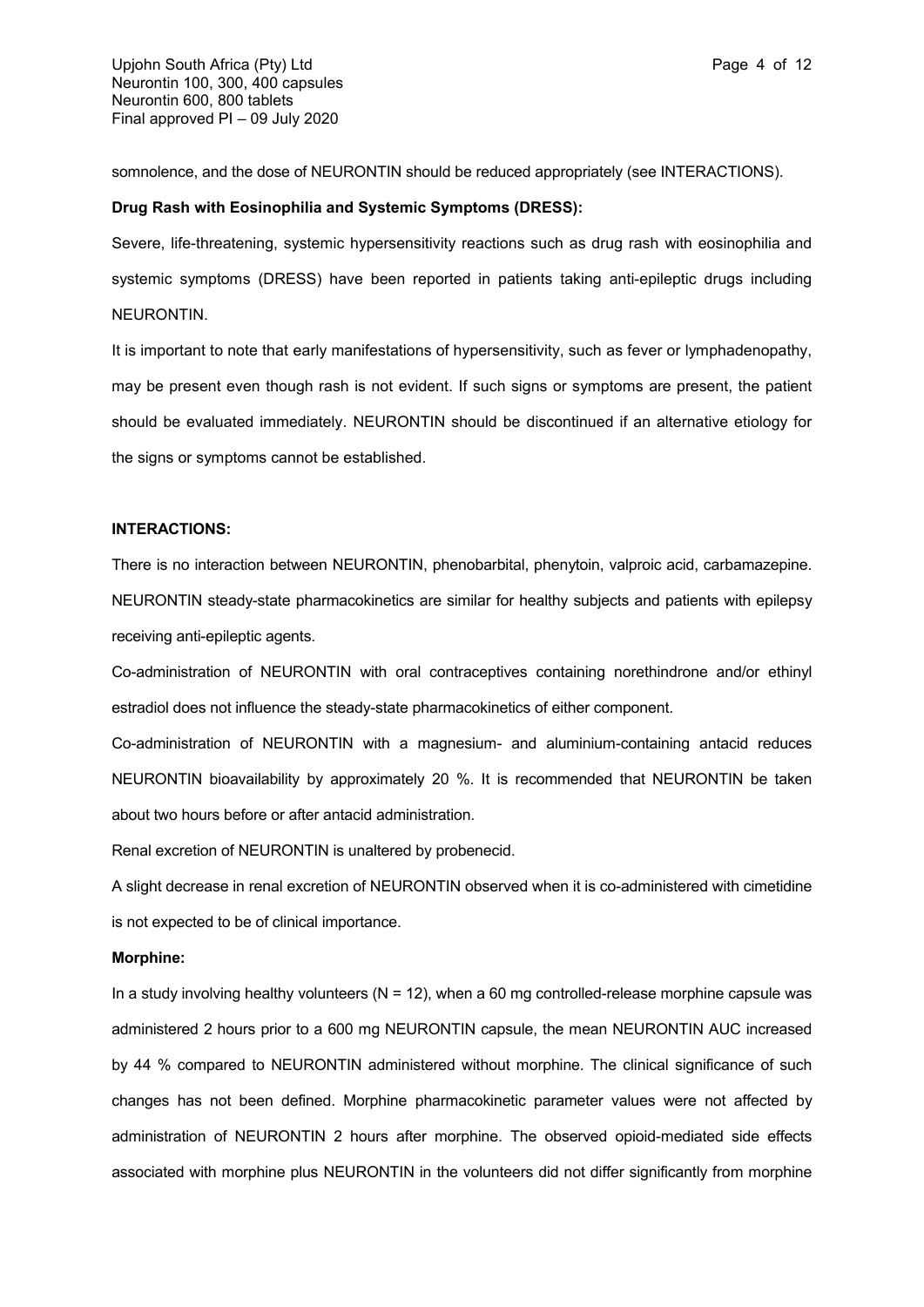plus placebo. The magnitude of interaction at other doses is not known (see WARNINGS).

#### **Laboratory tests:**

False positive tests for proteinuria may occur with Ames Multistix-SG dipstick test when NEURONTIN was added to other anticonvulsant medications. To determine urinary protein, the more specific sulfosalicylic acid precipitation procedure is recommended.

## **PREGNANCY AND LACTATION:**

#### **Usage in pregnancy:**

NEURONTIN did not increase the incidence of malformations, compared to controls, in the offspring of mice, rats, or rabbits at doses up to 50, 30 and 25 times, respectively, the daily human dose of 3 600 mg, (four, five or eight times, respectively, the human daily dose of a mg/m<sup>2</sup> basis). There are, however, no adequate and well-controlled studies in pregnant women. Because animal reproduction studies are not always predictive of human response, NEURONTIN should not be used during pregnancy.

#### **Usage in breastfeeding mothers:**

NEURONTIN is excreted in human milk. Because the effect on the nursing infant is unknown, NEURONTIN should not be used in breastfeeding mothers.

#### **DOSAGE AND DIRECTIONS FOR USE:**

#### **General:**

NEURONTIN may be given orally with or without food.

When in the judgment of the clinician there is a need for dose reduction, discontinuation, or substitution of alternative anticonvulsant medication, this should be done gradually over a minimum of one week.

#### **1. Epilepsy:**

*Adults and children over 12 years:*

Usual effective dose: 900 – 1 800 mg/day in three divided doses with not more than 12 hours between doses.

Since titration to an effective dose can progress rapidly, this may be accomplished in as few as three days using one of the following approaches: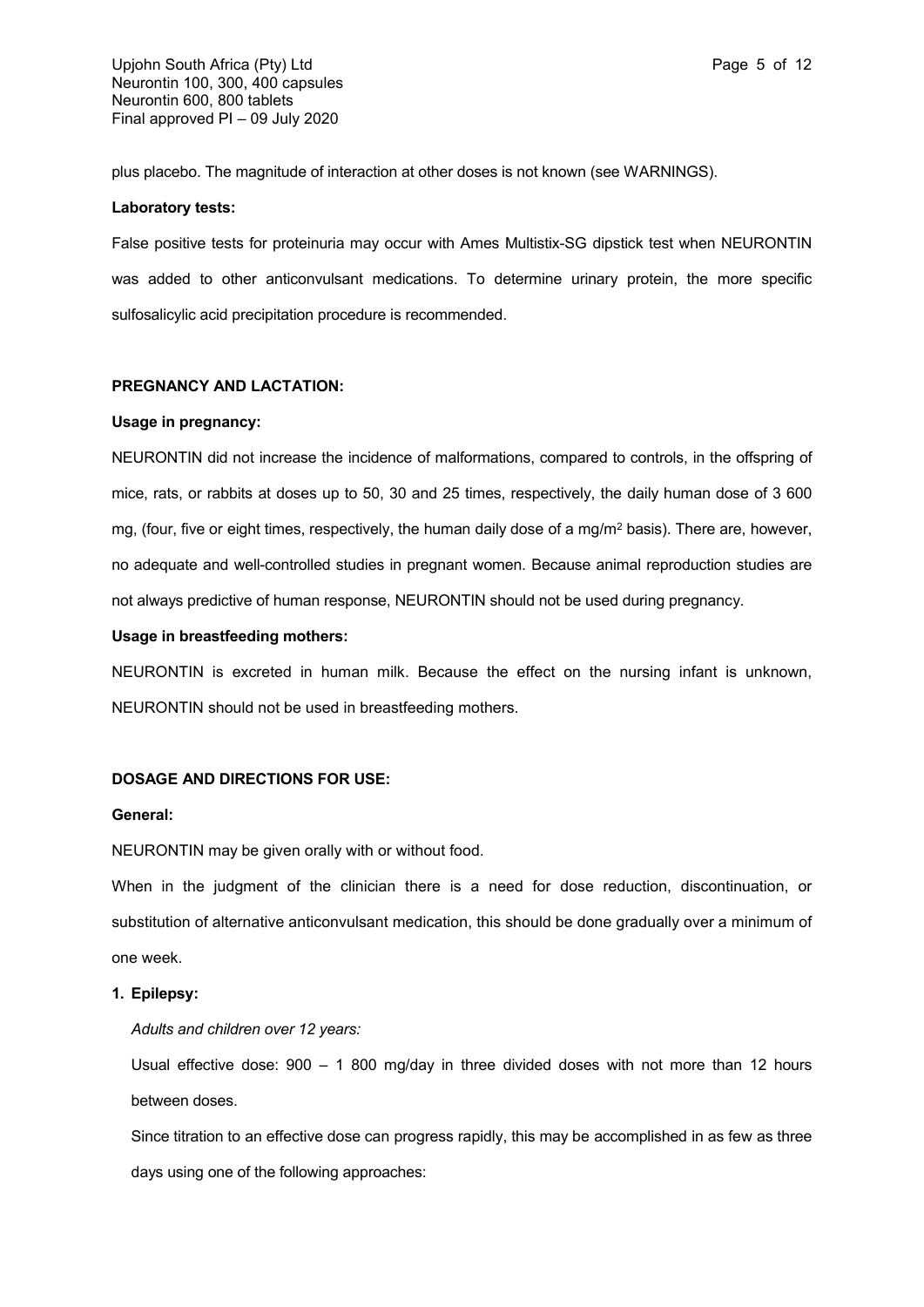In clinical trials, the effective dosing range was 900 mg to 1 000 mg/day.

Therapy should be initiated by titrating the dose as described in TABLE 1. Thereafter, the dose can

be increased in three equally divided doses up to a maximum dose of 1 800 mg/day.

| <b>TABLE 1</b>                          |                        |             |              |  |  |
|-----------------------------------------|------------------------|-------------|--------------|--|--|
| <b>DOSING CHART - INITIAL TITRATION</b> |                        |             |              |  |  |
| Dose                                    | Day 1                  | Day 2       | Day 3        |  |  |
| 900 mg                                  | 300 mg OD <sup>a</sup> | 300 mg BD b | 300 mg TDS c |  |  |

 $a$  OD = once a day

 $b$  BD = two times a day

 $c$  TDS = three times a day

#### **2. Paediatric use:**

*Epilepsy:* Safety and effectiveness in children under 12 years has not been established.

#### **3. Elderly:**

No significant changes in the adverse event profile were found in the elderly (i.e. over 65 years of age), an increased incidence of certain adverse events cannot be excluded. However, only small numbers of patients have been studied. Elderly patients should be carefully monitored for adverse events. Elderly patients may require dosage adjustment because of declining renal function with age. Adjust according to Creatinine Clearance as in table under 4.

#### **4. Compromised renal function:**

The elimination of NEURONTIN is decreased in patients with impaired renal function.

This patient population has not been fully examined but the following guidelines are based on information derived from single doses in non-epileptic patients.

For patients with compromised renal function or those undergoing haemodialysis the following maintenance dosage is recommended.

| Renal function       | Total daily dose | Dose regimen (mg)     |
|----------------------|------------------|-----------------------|
| creatinine clearance | (mg/day)         |                       |
| (ml/min)             |                  |                       |
| >60                  | 1 200            | 400 three times a day |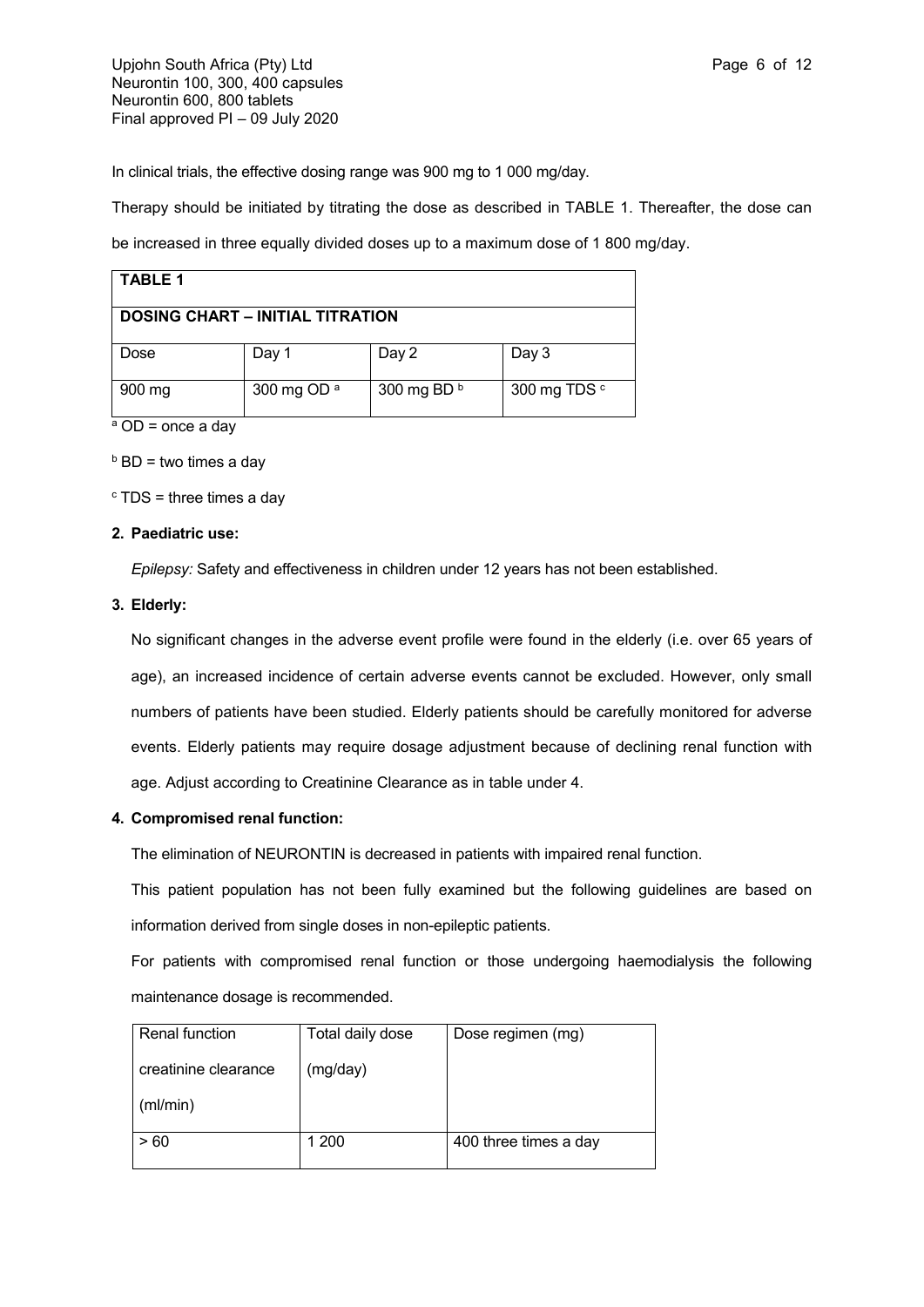| $> 30 - 60$                | 600 | 300 twice a day     |
|----------------------------|-----|---------------------|
| $15 - 30$                  | 300 | 300 once a day      |
| < 15                       | 150 | 300 every other day |
| Haemodialysis <sup>a</sup> | -   | $200 - 300b$        |

<sup>a</sup> Loading dose of 300 to 400 mg

**b** Maintenance dose of 200 to 300 mg gabapentin following each 4 hours of haemodialysis

- 5. It is unnecessary to monitor NEURONTIN plasma concentrations to optimise NEURONTIN therapy.
- 6. NEURONTIN may be used in combination with phenobarbital, phenytoin, valproic acid and carbamazepine without concern for alteration of the plasma concentrations or serum concentrations of NEURONTIN or the other anti-epileptic agents.

### **SIDE EFFECTS AND SPECIAL PRECAUTIONS:**

## **Side effects:**

#### *Epilepsy:*

The following side effects have been reported:

The most frequent clinical adverse events occurring in all clinical studies were: Somnolence, dizziness, ataxia, headache, nystagmus, tremor, fatigue, diplopia, nausea and/or vomiting and rhinitis.

From data drawn from placebo-controlled studies, adverse events are listed in descending order of frequency both by bodily system and by associated adverse events:

Very common  $\geq 1/10$  ( $\geq 10$  %), Common  $\geq 1/100$  and  $\lt 1/10$  ( $\geq 1$  % and  $\lt 10$  %), Uncommon  $\geq 1/1$ 000 and  $<$  1/100 ( $\geq$  0.1 % and  $<$  1 %), Rare  $\geq$  1/10 000 and  $<$  1/1 000 ( $\geq$  0.01 % and  $<$  0.1 %), Very rare  $<$  1/10 000 ( $<$  0.01 %).

| <b>MedDRA System Organ Class</b>  | <b>Frequency</b> | Undesirable effect                            |
|-----------------------------------|------------------|-----------------------------------------------|
| <b>Blood and lymphatic system</b> | Common           | Leukopenia                                    |
| disorders                         |                  |                                               |
| Eye disorders                     | Common           | Amblyopia, diplopia                           |
| Gastrointestinal disorders        | Common           | Abdominal pain, constipation, dental          |
|                                   |                  | abnormalities, diarrhoea, dyspepsia, mouth or |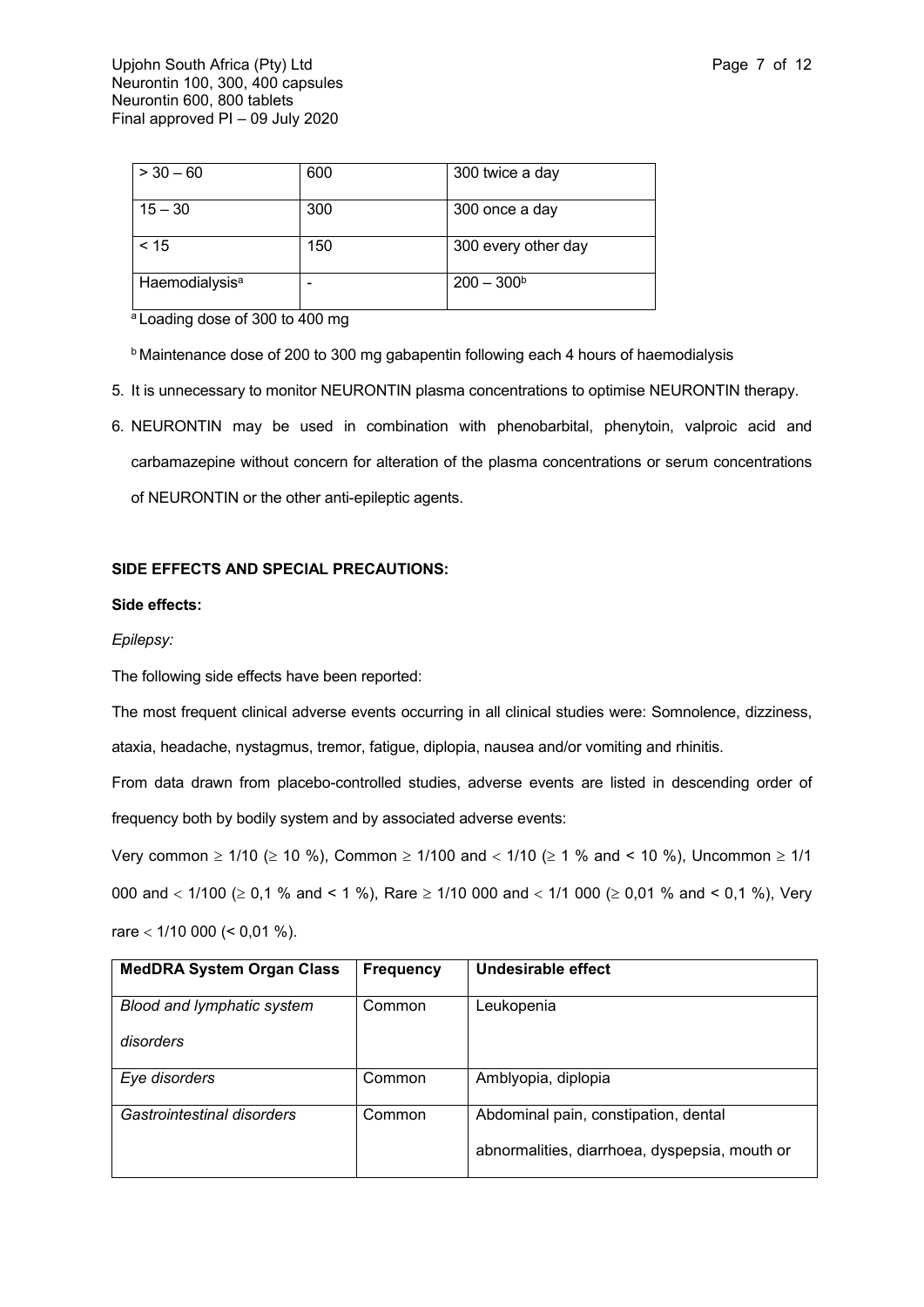|                                  |             | throat dry, nausea and/or vomiting             |
|----------------------------------|-------------|------------------------------------------------|
| General disorders and            | Very common | Fatigue                                        |
| administration site conditions   | Common      | Fever, peripheral oedema                       |
| Infections and infestations      | Common      | Viral infection, respiratory infection         |
| Injury, poisoning and procedural | Common      | Abrasion, fracture                             |
| complications                    |             |                                                |
| Investigations                   | Common      | WBC (white blood cell count) decreased, weight |
|                                  |             | increase                                       |
| Metabolism and nutrition         | Common      | Increased appetite                             |
| disorders                        |             |                                                |
| Musculoskeletal and connective   | Common      | Back pain, myalgia, twitching                  |
| tissue disorders                 |             |                                                |
| Nervous system disorders         | Very common | Ataxia, dizziness, somnolence                  |
|                                  | Common      | Amnesia, coordination abnormal, dysarthria,    |
|                                  |             | insomnia, headache, nystagmus, tremor          |
| Psychiatric disorders            | Common      | Confusion, depression, emotional lability,     |
|                                  |             | nervousness, thinking abnormal                 |
| Vascular disorders               | Common      | Vasodilation                                   |
| Reproductive system and breast   | Common      | Impotence                                      |
| disorders                        |             |                                                |
| Respiratory, thoracic and        | Common      | Coughing, pharyngitis, rhinitis                |
| mediastinal disorders            |             |                                                |
| Skin and subcutaneous tissue     | Common      | Acne, pruritus, rash                           |
| disorders                        |             |                                                |
|                                  |             |                                                |

Some of these could represent seizure-related deaths in which the seizure was not observed e.g. at night. This represents an incidence of 0,0038 deaths per patient-year. Although this rate exceeds that expected in a healthy population matched for age and sex, it is within the range of estimates for the incidence of sudden unexplained deaths in patients with epilepsy not receiving NEURONTIN (ranging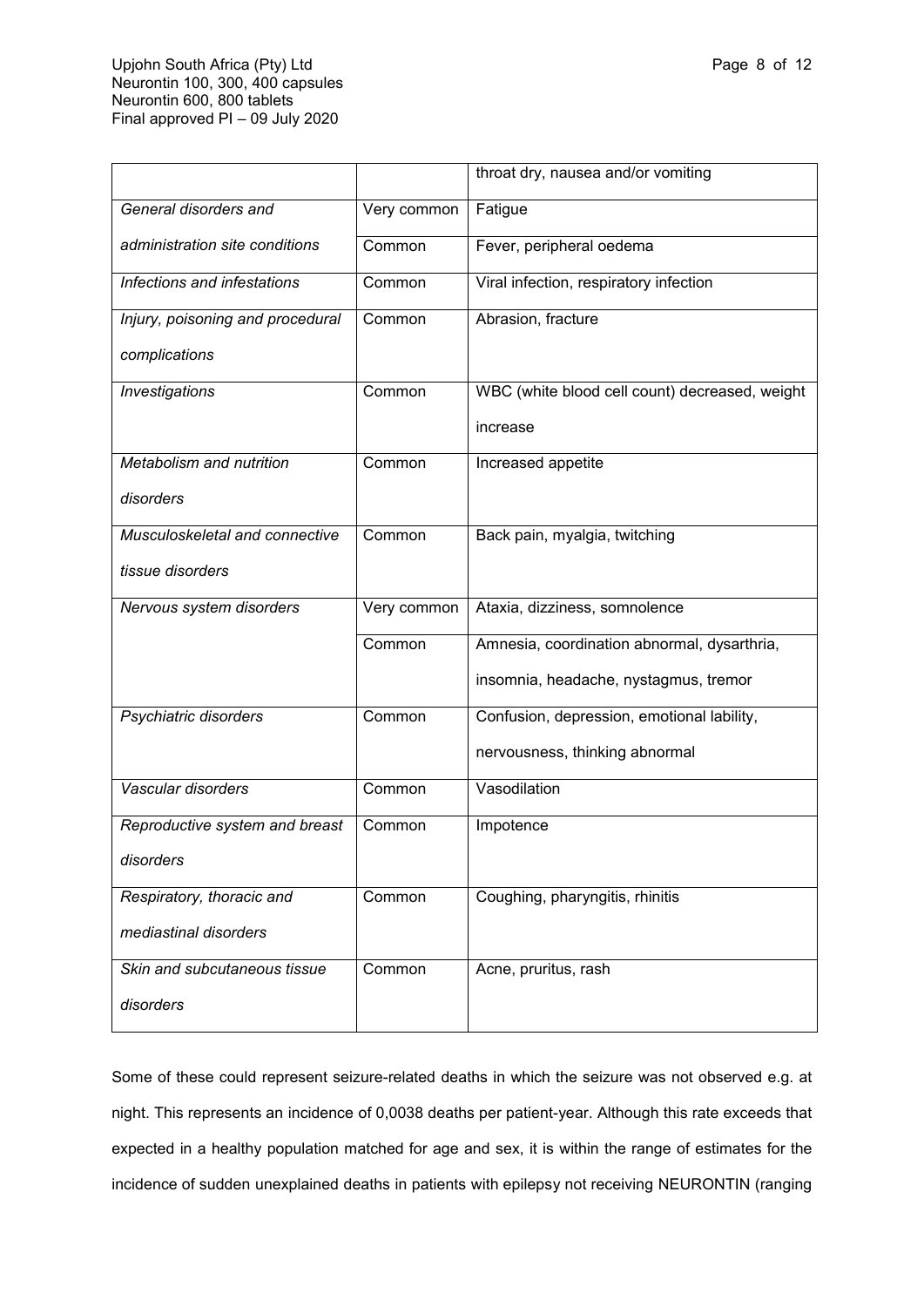from 0,0005 for the general population of epileptics, to 0,003 for a clinical trial population similar to that in the NEURONTIN program, to 0,005 for patients with refractory epilepsy). Consequently, whether these figures are reassuring or raise further concern depends on comparability of the populations reported upon to the NEURONTIN cohort and the accuracy of the estimates provided.

#### **Post-marketing experience:**

The following cases have been reported:

*Blood and lymphatic system disorders:* Thrombocytopenia.

*Cardiac disorders:* Palpitation, chest pain.

*Ear and labyrinth disorders:* Tinnitus.

*Gastrointestinal disorders:* Pancreatitis.

*Hepatobiliary disorders:* Hepatitis, jaundice.

*General disorders and administrative site conditions:* Adverse events following the abrupt discontinuation of gabapentin have also been reported. The most frequently reported events were anxiety, insomnia, nausea, and sweating, sudden unexplained deaths, depression, headache, pain, tremor, agitation, panic attacks, diarrhoea, dizziness, tachycardia, confusion and generalized oedema *Immune system disorders:* Allergic reaction including urticaria, anaphylactic, anaphylactoid reaction and hypersensitivity including systemic reactions with eosinophilia and systemic DRESS symptoms. *Investigations:* Blood glucose fluctuations in patients with diabetes, elevated liver function tests

(LFTs), increased blood creatine phosphokinase.

*Musculoskeletal and connective tissue disorders:* Rhabdomyolysis.

*Nervous system disorders:* Movement disorders such as choreoathetosis, dyskinesia, and dystonia, spastic torticollis and myoclonus.

*Psychiatric disorders:* Hallucinations.

*Skin and subcutaneous tissue disorders:* Alopecia, angioedema, erythema multiforme, Stevens-Johnson syndrome.

*Renal and urinary disorders:* Acute kidney failure, urinary incontinence.

*Reproductive system and breast disorders:* Breast hypertrophy, gynaecomastia.

#### **Special precautions:**

*Lactose intolerance:*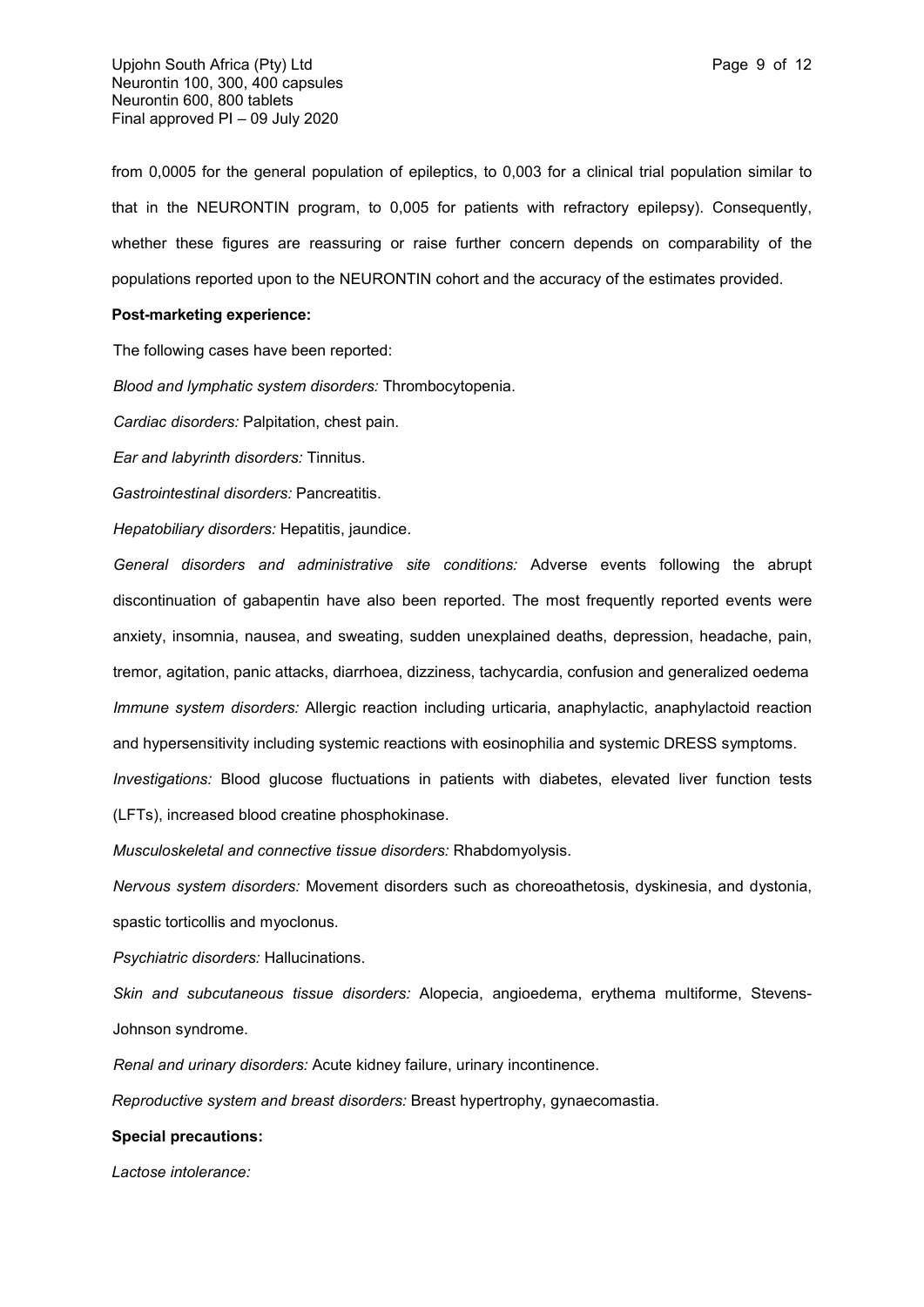Patients with rare hereditary problems of galactose intolerance, the Lapp lactase deficiency or glucose-galactose malabsorption should not take this medicine.

#### **Effects on ability to drive and use machines:**

Special care should be taken by patients driving, operating machinery or performing any hazardous tasks.

## **KNOWN SYMPTOMS OF OVERDOSAGE AND PARTICULARS OF ITS TREATMENT:**

No specific information is available on the treatment of overdose with NEURONTIN, although haemodialysis has been shown to be effective in eliminating NEURONTIN. Treatment is symptomatic and supportive, consistent with established medical care.

Overdoses of NEURONTIN up to 49 g ingested at one time have been reported in four people, all of whom recovered fully.

Symptoms of overdose included dizziness, double vision, slurred speech, drowsiness, lethargy and mild diarrhoea.

Reduced absorption of NEURONTIN at higher doses may limit drug absorption and hence minimize toxicity at the time of overdosing.

In patients with renal impairment haemodialysis may be indicated.

#### **IDENTIFICATION:**

NEURONTIN 100: White, opaque, hard gelatine capsules imprinted in blue ink with "NEURONTIN 100 mg" on the cap and "PD" on the body.

NEURONTIN 300: Pale yellow, opaque, hard gelatine capsules imprinted in grey ink with "NEURONTIN 300 mg" on the cap and "PD" on the body.

NEURONTIN 400: Orange, opaque, hard gelatine capsules imprinted in grey ink with "NEURONTIN 400 mg" on the cap and "PD" on the body.

NEURONTIN 600: White, elliptical film-coated tablet with bisecting score on both sides, debossed with "NT" and "16" on one side.

NEURONTIN 800: White, elliptical film-coated tablet with bisecting score on both sides, debossed with "NT" and "26" on one side.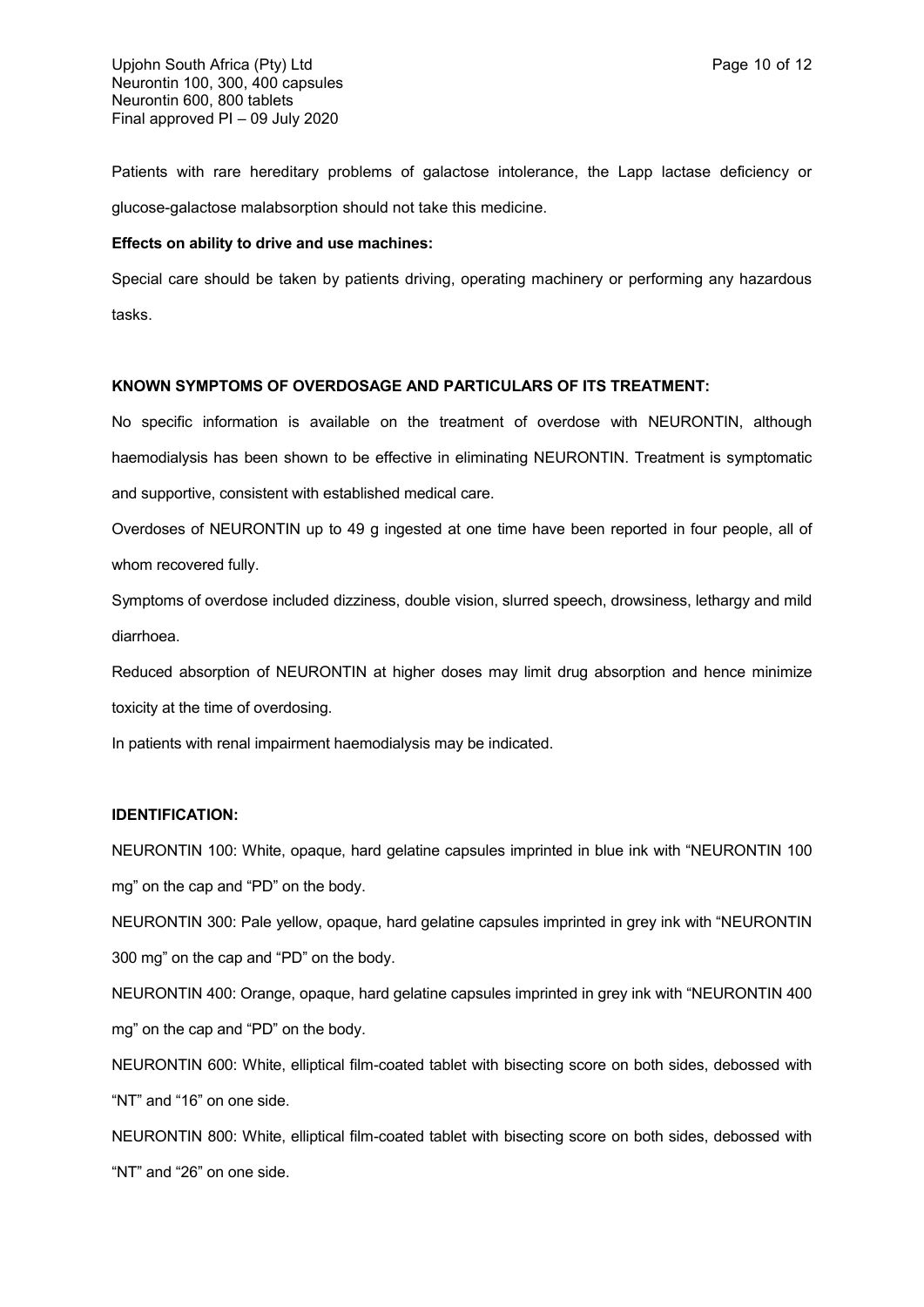Upjohn South Africa (Pty) Ltd **Page 11 of 12** Page 11 of 12 Neurontin 100, 300, 400 capsules Neurontin 600, 800 tablets Final approved PI – 09 July 2020

## **PRESENTATION:**

NEURONTIN 100, 300, 400 capsules: Blister packs of 100 capsules.

NEURONTIN 600, 800 tablets: Blister packs of 100 tablets.

## **STORAGE INSTRUCTIONS:**

Store in a cool, dry place (at or below 25 °C). KEEP OUT OF REACH OF CHILDREN.

# **REGISTRATION NUMBERS:**

NEURONTIN 100 capsules: 27/2.5/0598 NEURONTIN 300 capsules: 27/2.5/0599 NEURONTIN 400 capsules: 27/2.5/0600 NEURONTIN 600 tablets: 35/2.5/0099 NEURONTIN 800 tablets: 35/2.5/0100

## **NAME AND BUSINESS ADDRESS OF THE HOLDER OF THE CERTIFICATE OF REGISTRATION:**

Upjohn South Africa (Pty) Ltd

85 Bute Lane

Sandton

2196

South Africa

## **DATE OF PUBLICATION OF THIS PACKAGE INSERT:**

09 May 2013

# **BOTSWANA: S2**

NEURONTIN 100 – Reg. No.: BOT1101822